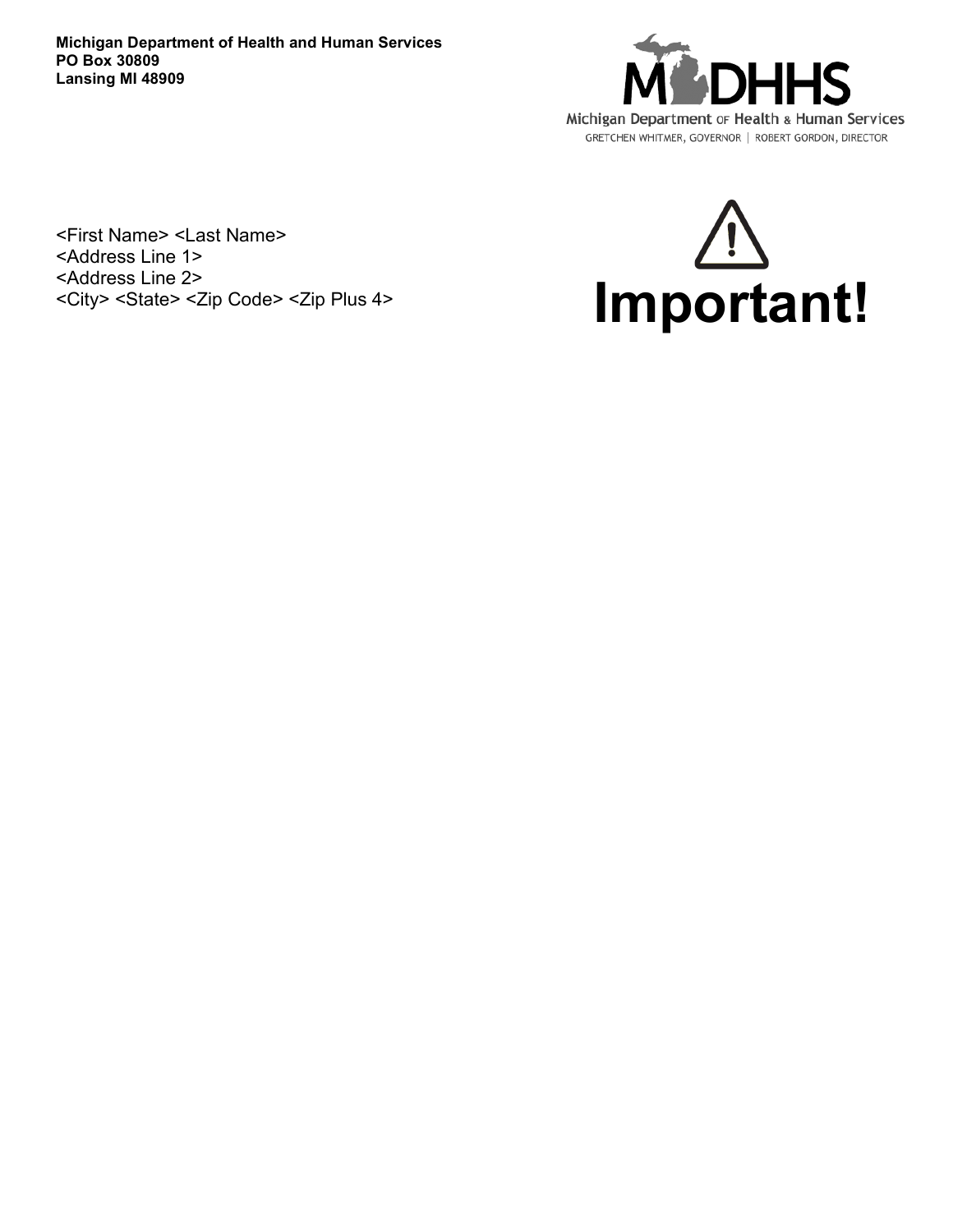

Date: <Month> <Day>, <Year> Name: <First name> <Last name> Beneficiary ID: <Beneficiary ID>

**No action needed**

Dear <First name> <Last name>,

You have health coverage through Healthy Michigan Plan (HMP), a Michigan Medicaid program. This letter is about changes to HMP.

# **Starting** January 1, 2020**, Michigan law will require some people in HMP to tell us each month about 80 hours of work or activities like job search.**

**If they don't, they could lose health care coverage.**

## **You are** exempt **(excused) because you are at least 62 years old.**

Our records show that you are exempt (excused) from reporting work or activities like job search.

## **What do I have to do?**

You do not have to do anything. You do **not** need to report work or other activities and will not need to in the future.

## **What if I still have questions?**

To learn more, go to HealthyMichiganPlan.org. If you still have questions, call the Beneficiary Help Line at **1-800-642-3195** (TTY: 1-866-501-5656). You can call Monday through Friday, 8 a.m. to 7 p.m.

Thank you, Medical Services Administration Michigan Department of Health and Human Services



**Learn more online at HealthyMichiganPlan.org**



**More questions? Call us at 1-800-642-3195** (TTY: 1-866-501-5656)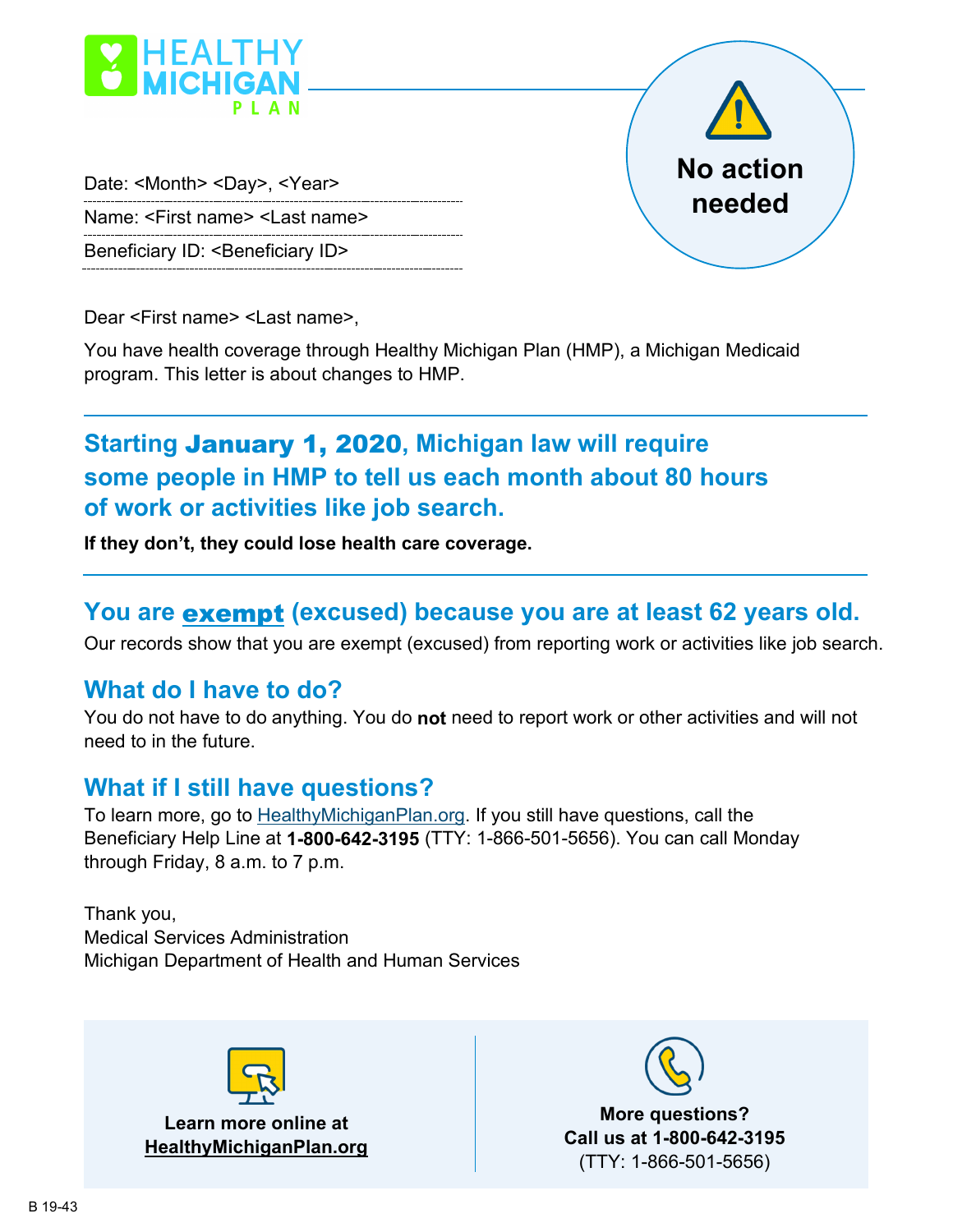## **Michigan Department of Health and Human Services (MDHHS)**

Please note if needed, free language assistance services are available. Call **800-642-3195** (TTY users call TTY: 866-501-5656).

| Spanish              | ATENCIÓN: si habla español, tiene a su disposición servicios gratuitos de<br>asistencia lingüística. Llame al 800-642-3195 (TTY: 866-501-5656).                                                      |
|----------------------|------------------------------------------------------------------------------------------------------------------------------------------------------------------------------------------------------|
| Arabic               | ملحوظة· إذا كنت تتحدث اذكر اللغة، فإن خدمات المساعدة اللغوية تتوافر لك بالمجان. اتصل برقم<br>800-642-3195 (رقم هاتف الصم والبكم:-866-501-666-7)                                                      |
| Chinese              | 注意:如果您使用繁體中文,您可以免費獲得語言援助服務。請致電<br>800-642-3195 (TTY: 866-501-5656)                                                                                                                                   |
| Syriac<br>(Assyrian) | הלהוֹחָה הלַשְׁלָש כַמֹּאֲלָשֶׁה כַמֹּא הָבֹ יִהֹוֹמֹאה הֹעֲבֵל כִמֹּא הָשְׁבֵא הָחָ הַמְהֹא הָא הַמֹּא הַמְּל<br>حلِفَکہ جَبْکہ بِھْ. مَوْمِي جَلِّا حِتَیْکہ (1-565-501-866-642-3195 (TTY: 866-501 |
| Vietnamese           | CHÚ Ý: Nếu bạn nói Tiếng Việt, có các dịch vụ hỗ trợ ngôn ngữ miễn phí dành<br>cho bạn. Gọi số 800-642-3195 (TTY: 866-501-5656).                                                                     |
| Albanian             | KUJDES: Nëse flitni shqip, për ju ka në dispozicion shërbime të asistencës<br>gjuhësore, pa pagesë. Telefononi në 800-642-3195 (TTY: 866-501-5656).                                                  |
| Korean               | 주의: 한국어를 사용하시는 경우, 언어 지원 서비스를 무료로 이용하실 수                                                                                                                                                             |
|                      | 있습니다. 800-642-3195 (TTY: 866-501-5656) 번으로 전화해 주십시오.                                                                                                                                                 |
| Bengali              | লক্ষ্য করুনঃ যদি আপনি বাংলা কথা বলতে পারেন তাহলে নিঃখরচায় ভাষা<br>সহায়তা পরিষেবা উপলব্ধ আছে। ফোন করুন ১-800-642-3195 (TTY ১-866-<br>501-5656)                                                      |
| Polish               | UWAGA: Jeżeli mówisz po polsku, możesz skorzystać z bezpłatnej pomocy<br>językowej. Zadzwoń pod numer 800-642-3195 (TTY: 866-501-5656).                                                              |
| German               | ACHTUNG: Wenn Sie Deutsch sprechen, stehen Ihnen kostenlos sprachliche<br>Hilfsdienstleistungen zur Verfügung. Rufnummer 800-642-3195<br>(TTY: 866-501-5656).                                        |
| Italian              | ATTENZIONE: In caso la lingua parlata sia l'italiano, sono disponibili servizi di<br>assistenza linguistica gratuiti. Chiamare il numero 800-642-3195<br>(TTY: 866-501-5656).                        |
| Japanese             | 注意事項:日本語を話される場合、無料の言語支援をご利用いただけます。<br>800-642-3195 (TTY: 866-501-5656) まで、お電話にてご連絡ください                                                                                                               |
| Russian              | ВНИМАНИЕ: Если вы говорите на русском языке, то вам доступны<br>бесплатные услуги перевода. Звоните 800-642-3195 (телетайп<br>866-501-5656).                                                         |
| Serbo-<br>Croatian   | OBAVJEŠTENJE: Ako govorite srpsko-hrvatski, usluge jezičke pomoći<br>dostupne su vam besplatno. Nazovite 800-642-3195 (TTY Telefon za osobe sa<br>oštećenim govorom ili sluhom 866-501-5656).        |
| Tagalog              | PAUNAWA: Kung nagsasalita ka ng Tagalog, maaari kang gumamit ng mga<br>serbisyo ng tulong sa wika nang walang bayad. Tumawag sa 800-642-3195<br>(TTY: 866-501-5656).                                 |

### **Nondiscrimination**